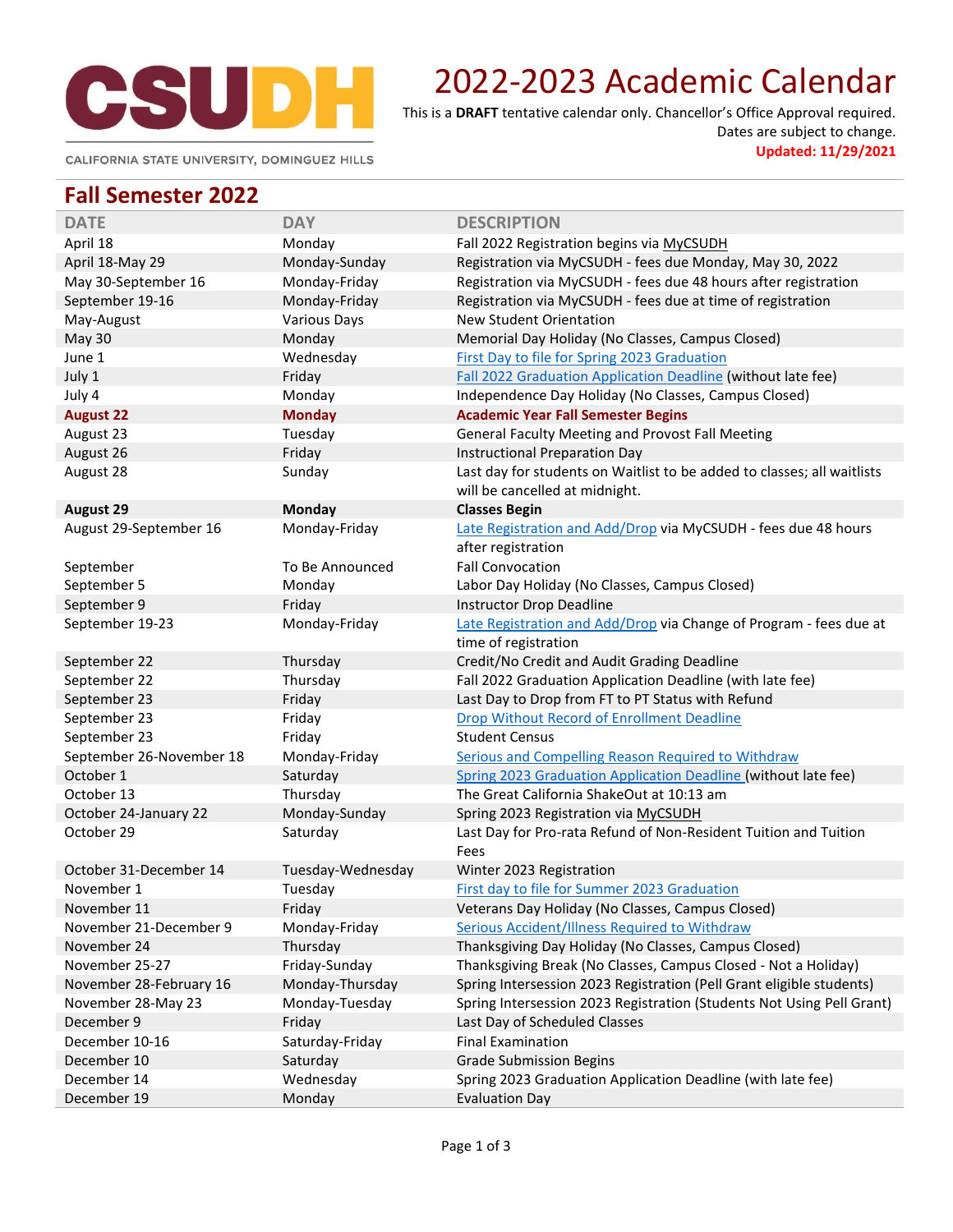

# 2022-2023 Academic Calendar

This is a **DRAFT** tentative calendar only. Chancellor's Office Approval required. Dates are subject to change.

**Updated: 11/29/2021**

CALIFORNIA STATE UNIVERSITY, DOMINGUEZ HILLS

| <b>Winter Session 2023</b> |                 |                                                                                           |
|----------------------------|-----------------|-------------------------------------------------------------------------------------------|
|                            |                 | Closed)                                                                                   |
| December 24-January 2      | Saturday-Monday | Winter Break and New Year's Day Holiday (No Classes, Campus                               |
| December 20                | Tuesdav         | Semester Ends                                                                             |
| December 20, 3 pm          | Tuesday         | Final Grades Due (Extended Education grades always due 72 hours<br>after course end date) |
|                            |                 |                                                                                           |

| <b>DATE</b>            | DAY               | <b>DESCRIPTION</b>                                          |
|------------------------|-------------------|-------------------------------------------------------------|
| October 25-December 14 | Tuesday-Wednesday | Winter 2023 Registration - fees due at time of registration |
| December 21-January 17 | Wednesday-Tuesday | <b>Winter Session 2023</b>                                  |
| January 1              | Sunday            | New Year's Day Holiday (No Classes, Campus Closed)          |
| January 2              | Monday            | New Year's Day - Observed (No Classes, Campus Closed)       |
|                        |                   |                                                             |

| <b>Spring Semester 2023</b> |  |
|-----------------------------|--|
|                             |  |

| October 17             | Monday          | Spring 2023 Registration begins via MyCSUDH                                                               |
|------------------------|-----------------|-----------------------------------------------------------------------------------------------------------|
| October 17-November 3  | Monday-Thursday | Registration via MyCSUDH - fees due Friday, November 4, 2022                                              |
| November 4-February 10 | Friday-Friday   | Registration via MyCSUDH - fees due 48 hours after registration                                           |
| February 13-17         | Monday-Friday   | Registration via MyCSUDH - fees due at time of registration                                               |
| December 18            | Sunday          | Spring 2023 Graduation Application Deadline (with late fee)                                               |
| To Be Announced        |                 | New Student Orientation                                                                                   |
| January 1              | Sunday          | First day to file for Fall 2023 Graduation                                                                |
| January 16             | Monday          | Martin Luther King Jr. Holiday (No Classes, Campus Closed)                                                |
| <b>January 18</b>      | Wednesday       | <b>Spring Semester Begins</b>                                                                             |
| January 20             | Friday          | <b>Instructional Preparation Day</b>                                                                      |
| January 22             | Sunday          | Last day for students on Waitlist to be added to classes: all waitlists<br>will be cancelled at midnight. |
| January 23-February 10 | Monday-Friday   | Late Registration and Add/Drop via MyCSUDH - fees due 48 hours                                            |
|                        |                 | after registration                                                                                        |
| January 23             | <b>Monday</b>   | <b>Classes Begin</b>                                                                                      |
| February 1             | Wednesday       | Summer 2023 Graduation Application Deadline (without late fee)                                            |
| February 9             | Thursday        | Instructor Drop Deadline                                                                                  |
| February 9             | Thursday        | Credit/No Credit and Audit Grading Deadline                                                               |
| February 13-17         | Monday-Friday   | Late Registration and Add/Drop via Change of Program - fees due at<br>time of registration                |
| February 17            | Friday          | Last Day to Drop from FT to PT Status with Refund                                                         |
| February 17            | Friday          | Drop without Record of Enrollment Deadline                                                                |
| February 17            | Friday          | <b>Student Census</b>                                                                                     |
| February 20-April 21   | Monday-Friday   | Serious and Compelling Reason Required to Withdraw                                                        |
| February 20            | Monday          | Presidents' Day Holiday (No Classes, Campus Open)                                                         |
| March 13-July 7        | Monday-Friday   | Summer 2023 Registration - fees due at time of registration                                               |
| March 20               | Monday          | Last Day for Pro-rata Refund of Non-Resident Tuition and Tuition<br>Fees                                  |
| March 26-April 1       | Sunday-Saturday | Spring Recess (includes César Chávez Holiday)                                                             |
| March 31               | Friday          | César Chávez Day Holiday (No Classes, Campus Closed)                                                      |
| April 15               | Saturday        | Summer 2023 Graduation Application - Late Deadline (with late fee)                                        |
| April 17-August 20     | Monday-Sunday   | Fall 2023 Registration begins via MyCSUDH                                                                 |
| April 24-May 12        | Monday-Friday   | Serious Accident/Illness Required to Withdraw                                                             |
| <b>May 12</b>          | Friday          | Last Day of Scheduled Classes                                                                             |
| May 13-19              | Saturday-Friday | <b>Final Examinations</b>                                                                                 |
|                        |                 | Page 2 of 3                                                                                               |